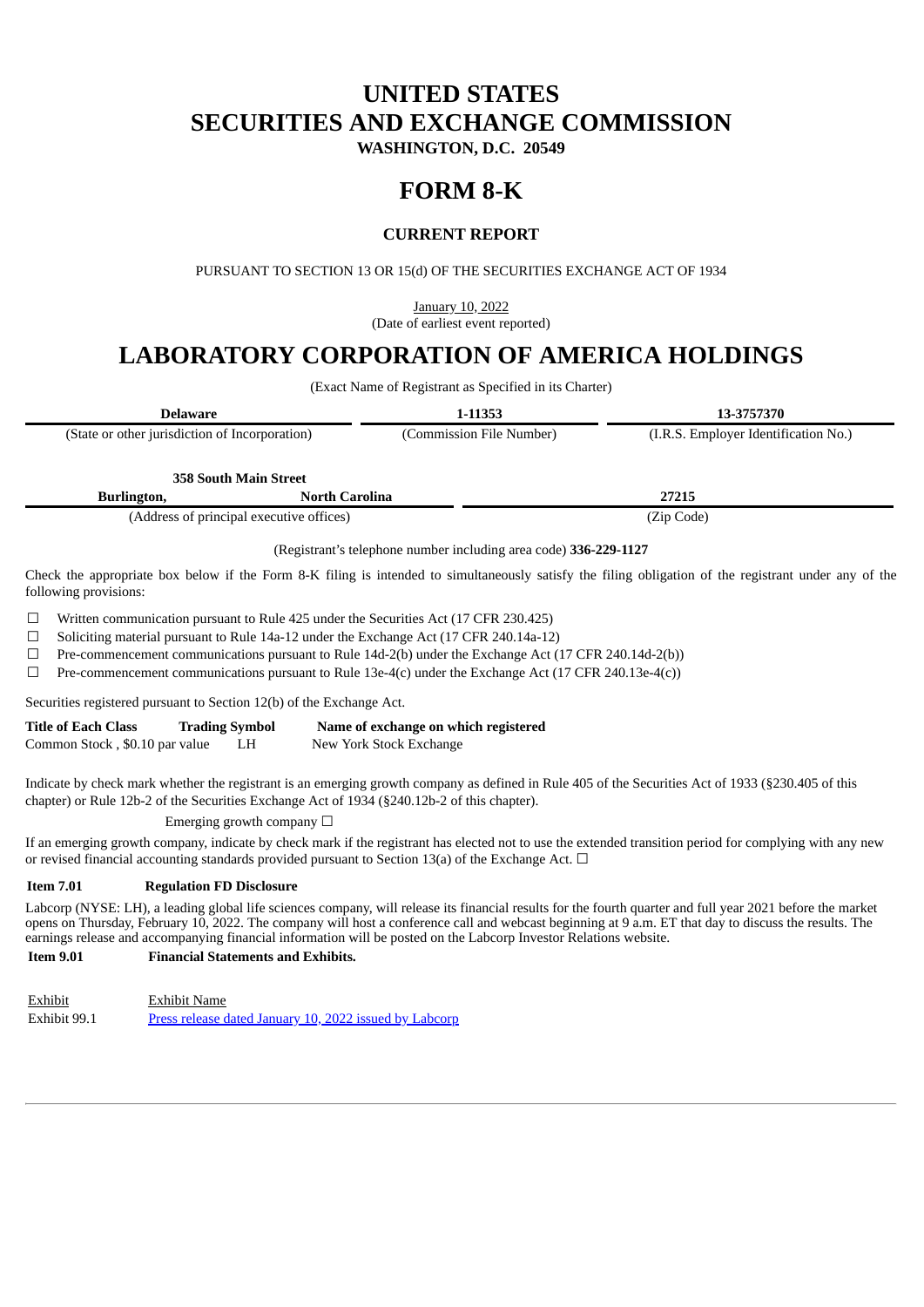### **SIGNATURES**

Pursuant to the requirements of the Securities Exchange Act of 1934, the registrant has duly caused this report to be signed on its behalf by the undersigned hereunto duly authorized.

# LABORATORY CORPORATION OF AMERICA HOLDINGS

Registrant

By: /s/ SANDRA VAN DER VAART

Sandra van der Vaart Executive Vice President, Chief Legal Officer and Corporate Secretary

January 10, 2022